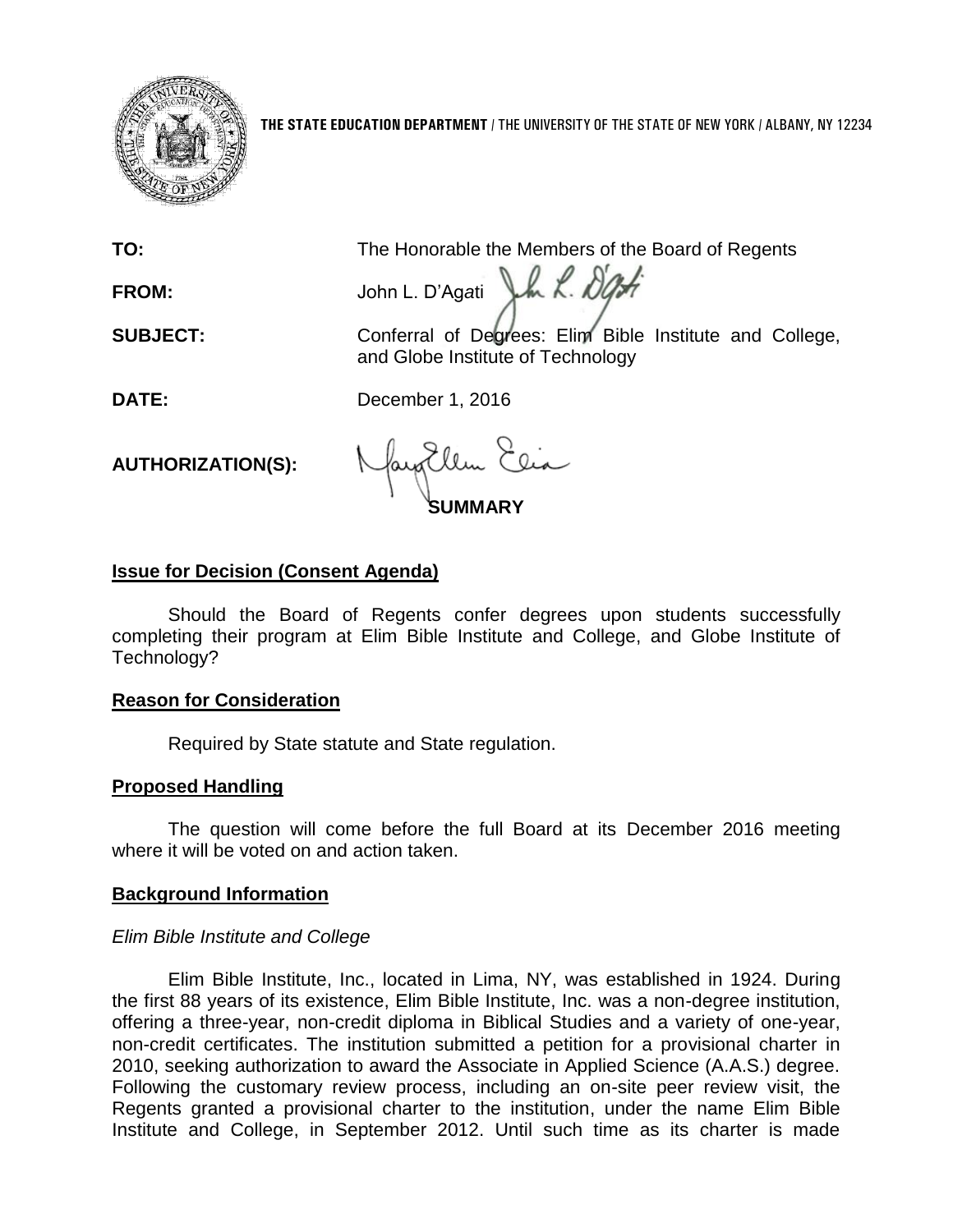absolute, Section 224 of the Education Law requires that the Regents award degrees on the College's behalf.

## *Globe Institute of Technology*

Globe Institute of Technology was located at 500 Seventh Avenue in New York City. The Institute's temporary degree authority expired on June 30, 2016 and the institution failed to apply for an extension of that degree authority. Globe Institute of Technology subsequently closed in September 2016. In order to hold students harmless, the Department recommends that the Regents award degrees to those students who completed the requirements for their Globe degree programs during the summer 2016 term. Globe Institute of Technology conducted the degree audit of each student's transcript and attested to the Department that each student completed the requirements of the registered program in which they were enrolled and had therefore earned the degree. Section 208 of the Education Law gives the Regents the authority to award degrees in certain circumstances.

The degree conferral process consists of the following steps:

- The institution sends the Department a list of candidates and official transcripts.
- The institution also sends its official catalog that states the specific requirements for the degree. This is checked against the original program registration to ensure that the program provided is the same as the program that was approved.
- Transcripts are cross referenced with program requirements to ensure that candidates have met all degree requirements before a recommendation is made to confer the degree. When this step is completed, a petition is prepared for Regents action.
- At the same time the petition is prepared for Regents action, Department staff notify the institution which candidates have met the requirements for the degree.
- After the Regents have acted on the petition, Department staff notify the institution of the Regents action.
- When the degrees are conferred, the institution prepares the diplomas with the candidates' names and degrees completed. In the case of Elim graduates, the diplomas will include the required signatures for their institution (e.g., President, Chairman of the Board.)
- The signed diplomas are sent to the Department for the imprinting of the signatures of the Chancellor of the Board of Regents and the President of USNY (Commissioner of Education) and the affixing of the official Board of Regents seal to each diploma.
- Once the diplomas have the signatures of the Regents Chancellor and USNY President and the official Regents seal, the diplomas are mailed back to the institution, completing the process.
- For conferral of degrees for closed institutions, the Department prepares the diplomas with the candidates' names and the degrees completed.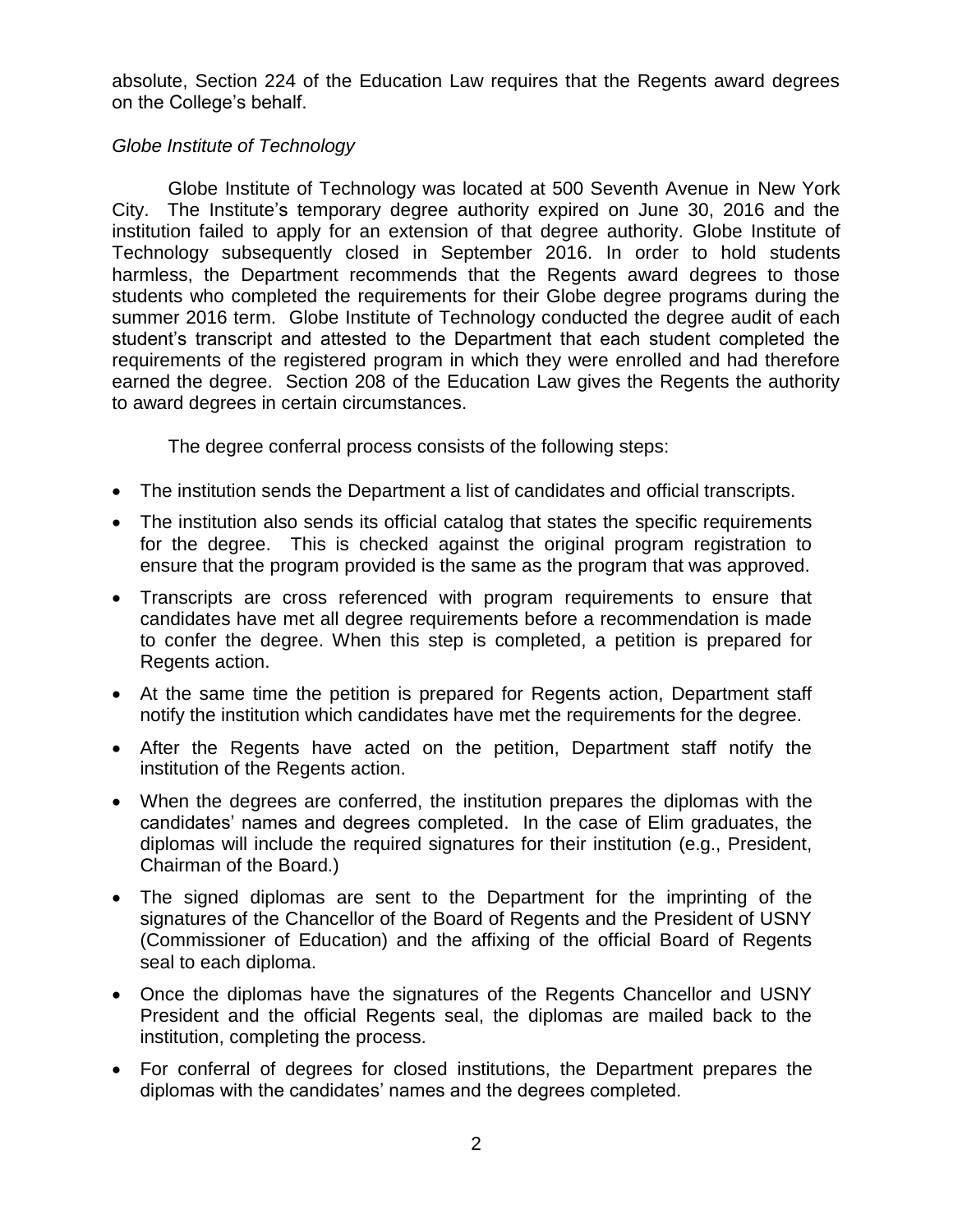#### **Related Regents Items**

May 2016: <http://www.regents.nysed.gov/common/regents/files/516brca2.pdf>

#### **Recommendation**

VOTED, That the Board of Regents confer upon the following individuals, who have completed the requirements for their registered degree program at Elim Bible Institute and College, and Globe Institute of Technology, the respective degrees as listed below:

#### **Elim Bible Institute and College**

The following students have completed the requirements for the Associate in Applied Science (A.A.S.) degree program in Biblical and Theological Studies:

> Ames, Sarah Ball, Elijah York Berry, Ian Anson Bursch, Gabriel Joel Cahill, Brenna A. Cepeda Pizarro, Christian Gabriel Cid Marquez, Ricardo Isaac Davis, Angelica Faith Davis, Samantha Ellen Fox, Abigail Marianna Freeman, Destiny Raine Elisabeth Giordano, David Elisha Handley, Sarah Katherine Hugill, Victoria Joy Hugill, William Allen Hunt, Kyler M. Kessler, Ethan Mark Lampson, Bryan Michael Leon, Joana M. Lewis, Daniel C. Marsh, Leah June Mauer, Ashley Lynn Misar, Scott Roland Pisanzio, Jared S. Riehl, Heidi E. Rozycko, Matthew Shawn Skillo, Nathan Mitchell Tena Pina, Indria Vassallo, Joseph M. Wright, Laura Beth Yeschick Jr., John E.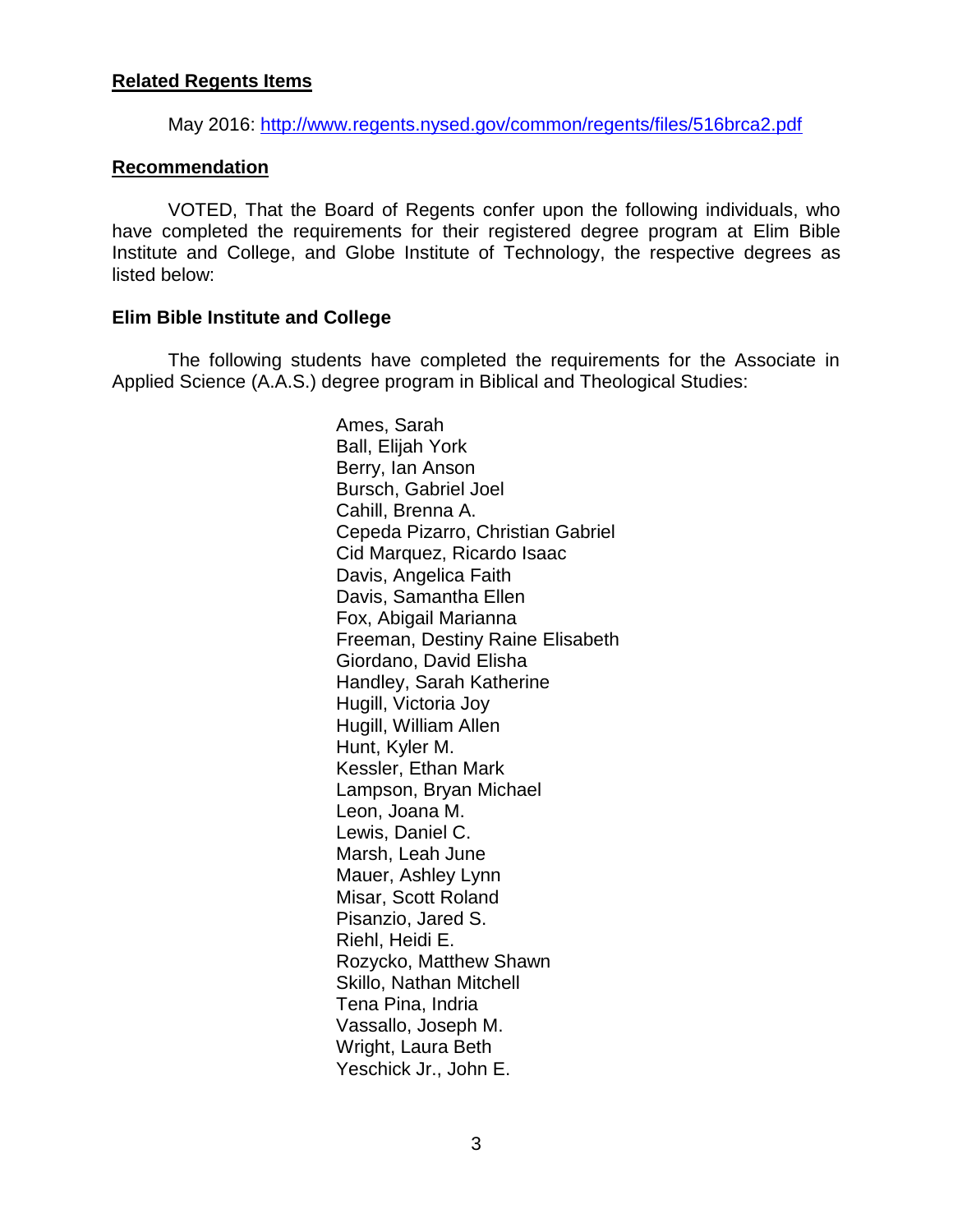#### **Globe Institute of Technology**

The following students have completed the requirements for their respective programs as indicated:

#### **Certificate in Business Management with Computer Applications**

Concepcion, Carmen Isabel

**Associate in Applied Science (A.A.S.) in Banking and Finance with Computer Applications**

Arabei, Stanislav

**Associate in Applied Science (A.A.S.) in Business Management with Computer Applications**

> Ahmed, Ahsan Bookman, Elise Chipepo, Isaiah Aaron Verdugo, Mauro

#### **Associate in Applied Science (A.A.S.) in Business Management: Legal Office Management**

Mbengue, Mame Aminata Diop

**Associate in Applied Science (A.A.S.) in Business Management: Sports Science Management**

> Brooks, Quayan Concepcion Vincente, Yanio De Jesus Cruz, Anthony Rene Hardy, Jr., Cory Quassan Lubin, Edwin Mendoza, Ruby

## **Associate in Applied Science (A.A.S.) in Computer Information Systems**

Lo, Abdou Shehu, Klodiana

### **Associate in Applied Science (A.A.S.) in Healthcare Management**

Joseph, Jonelle Jael Justin, Isadora Marji, Michael Elias